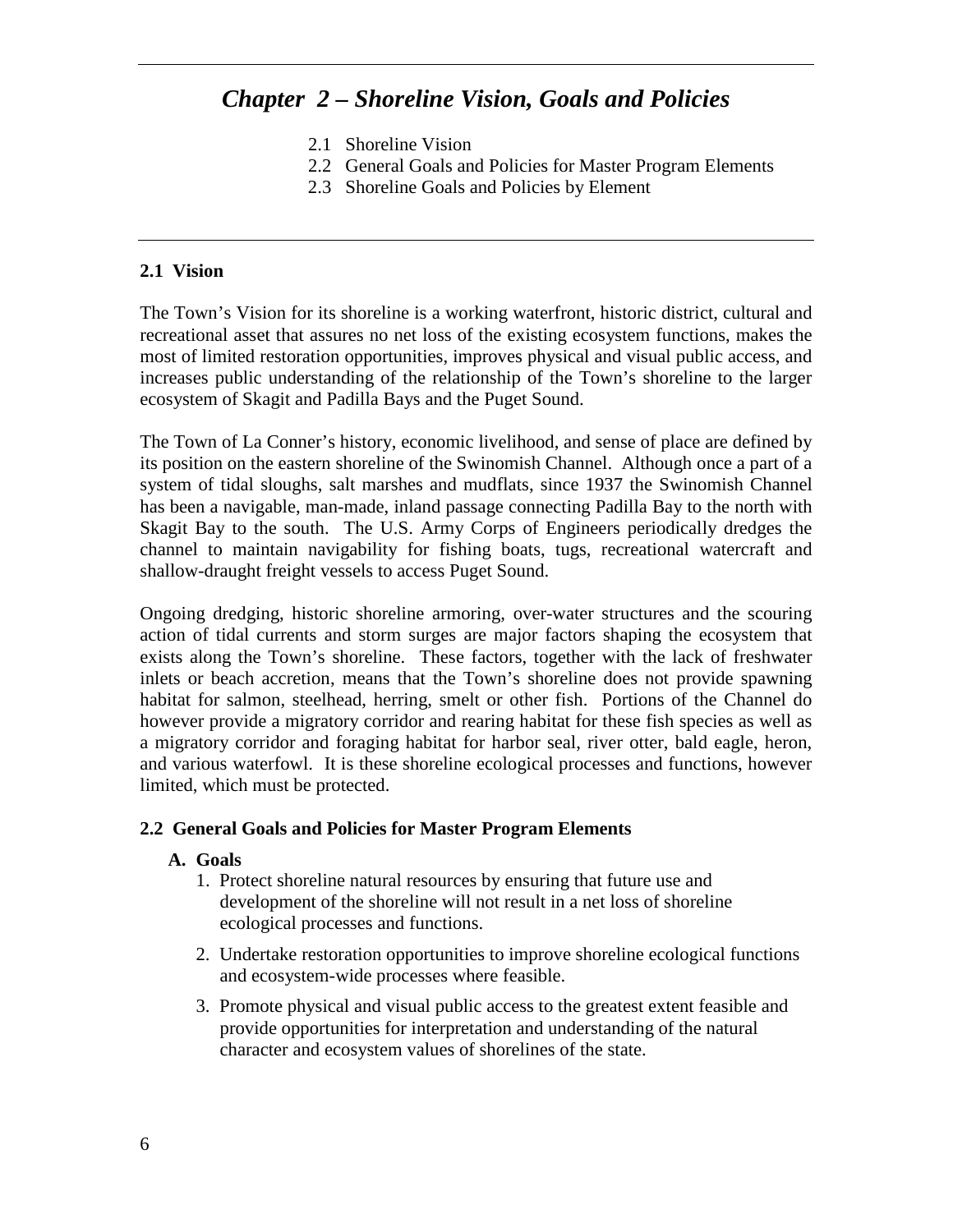- 4. Encourage shoreline uses in descending order of preference as follows:
	- a. Water-dependent uses;
	- b. Water-related uses; and
	- c. Water-enjoyment uses.
- 5. Ensure that proposed shoreline uses do not infringe upon the rights and reasonable expectations of adjacent property owners.
- 6. Ensure consistency between the Shoreline Master Program and the Town of La Conner Comprehensive Plan pursuant to RCW 36.70A.480.
- 7. Encourage all use and development to address potential adverse effects of global climate change and sea level rise.

- 1. Encourage restoration of shoreline areas that have been degraded or diminished in ecological values and functions as a result of past development activities, or catastrophic events.
- 2. Plan for and implement the acquisition of land for permanent fee-simple public access to the shoreline and where feasible and appropriate acquire public access easements as a condition of development of shoreline properties.
- 3. Priority should be given to "water-dependent," "water-related," and "waterenjoyment" uses. Uses that derive no benefit from a water location (e.g., nonwater-oriented uses) should be discouraged, unless there are overriding public interests consistent with the Policies of this program and the Shoreline Management Act.
- 4. Encourage the redevelopment and renewal of urban shoreline areas in order to make maximum use of the available shoreline resource and opportunities for restoration and incremental improvements to water quality.
- 5. The construction of over water structures in any shoreline environment should result in no net increase in the amount of shade that falls on the surface area of the Swinomish Channel.
- 6. Encourage multiple and joint uses of sites and structures where compatible with water-oriented uses, for maximum utilization of the existing developed shoreline.
- 7. Dredging and filling activities should be conducted with minimum impact on marine habitat in the Swinomish Channel and authorized by appropriate agencies.
- 8. Uses in the aquatic environment should not block navigation channels or restrict access to sections of the shoreline.
- 9. Actively promote aesthetic considerations by means such as sign control regulations, appropriate development siting, screening and architectural standards.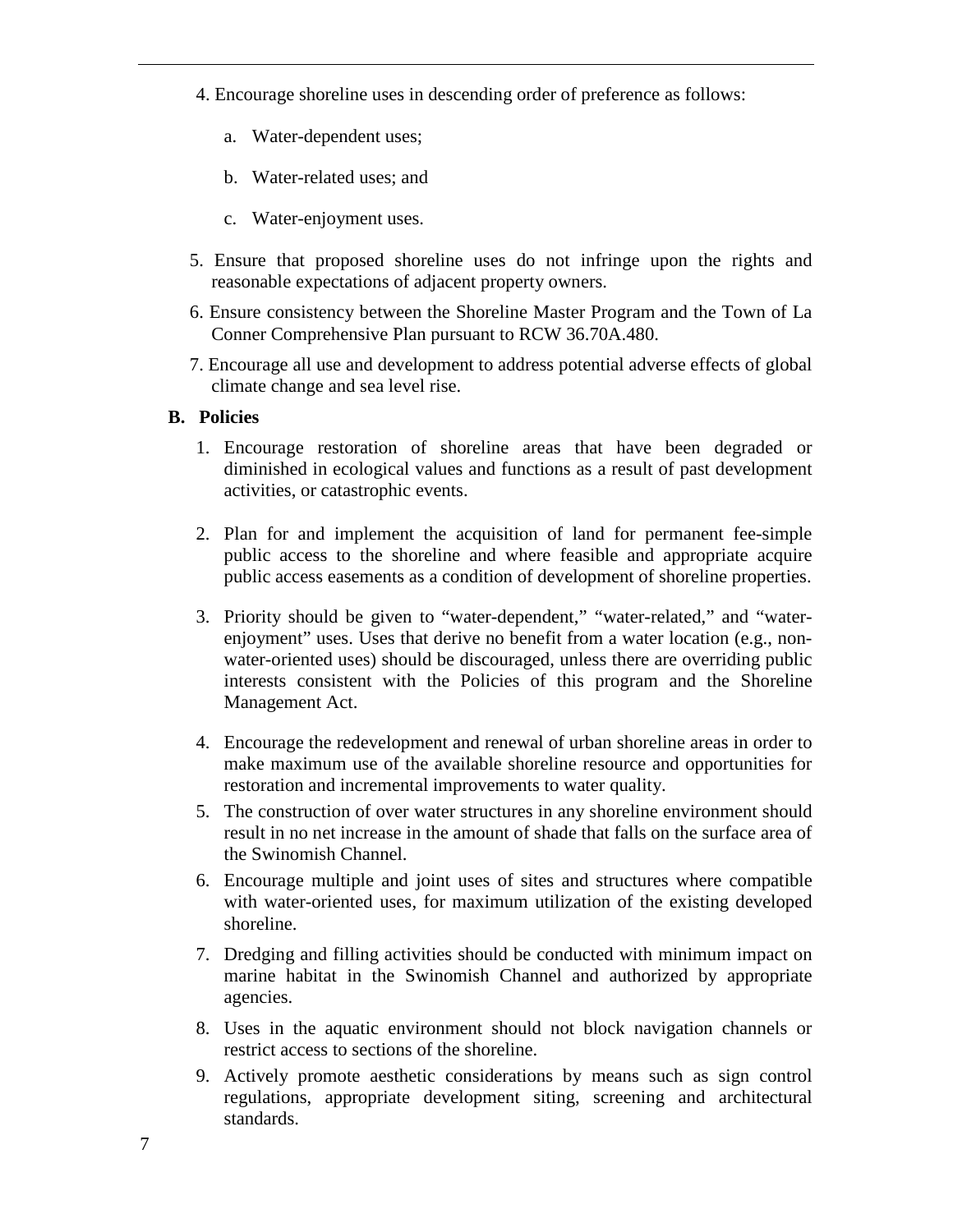- 10. Engage in on-going cooperative planning between the Town, the Port of Skagit County, the Swinomish Tribe, Skagit County, state and federal agencies to protect and enhance the shoreline of the Swinomish Channel.
- 11. Encourage public input into the decision-making process for shoreline use.

### **2.3 Shoreline Goals and Policies by Element**

### **2.3.1. Economic Development Element**

### **A. Goals**

- 1. Protect and encourage those economic activities which will be an asset to the Town's livelihood and which result in the least possible adverse effect on the quality of the shoreline and surrounding environment.
- 2. Promote healthy, orderly economic growth that takes advantage of the Town's unique history and shoreline setting.

### **B. Policies**

- 1. Encourage new economic development to locate in areas already developed with similar uses that are consistent with this master program.
- 2. Any economic activity within the Town's shoreline management area should be constructed and operated to avoid and/or minimize harm to the quality of the environment of the site, the Swinomish Channel or adjacent shorelands.
- 3. Developments that convey the current small town feeling by their activity, scale and design should be encouraged.
- 4. The natural and cultural attributes that have made the Town economically stable should be protected.
- 5. Before new commercial/industrial development is permitted within the shoreline, proponents should demonstrate that upland areas are not feasible for the intended economic activity.

# **2.3.2 Public Access Element**

### **A. Goals**

- 1. Provide, protect and enhance a public access system that is physical and visual, utilizing, but not limited to, lands that increase the amount and diversity of public access to the state's shorelines and adjacent areas, and is consistent with the character of the natural shoreline, private rights and public safety.
- 2. Increase the public's ability to view, reach, touch and enjoy the water's edge.

- 1. Connect waterfront access points with one another where feasible through the development and implementation of a plan to provide a waterfront "boardwalk" from North First Street to Pioneer Park.
- 2. Develop and implement a comprehensive public access plan that incorporates public access into new shoreline development and unifies individual public access elements into an organized system which could provide a unique physical and visual access to the waterfront, benefit navigation in the channel, provide wave protection to existing structures, and enhance fire protection.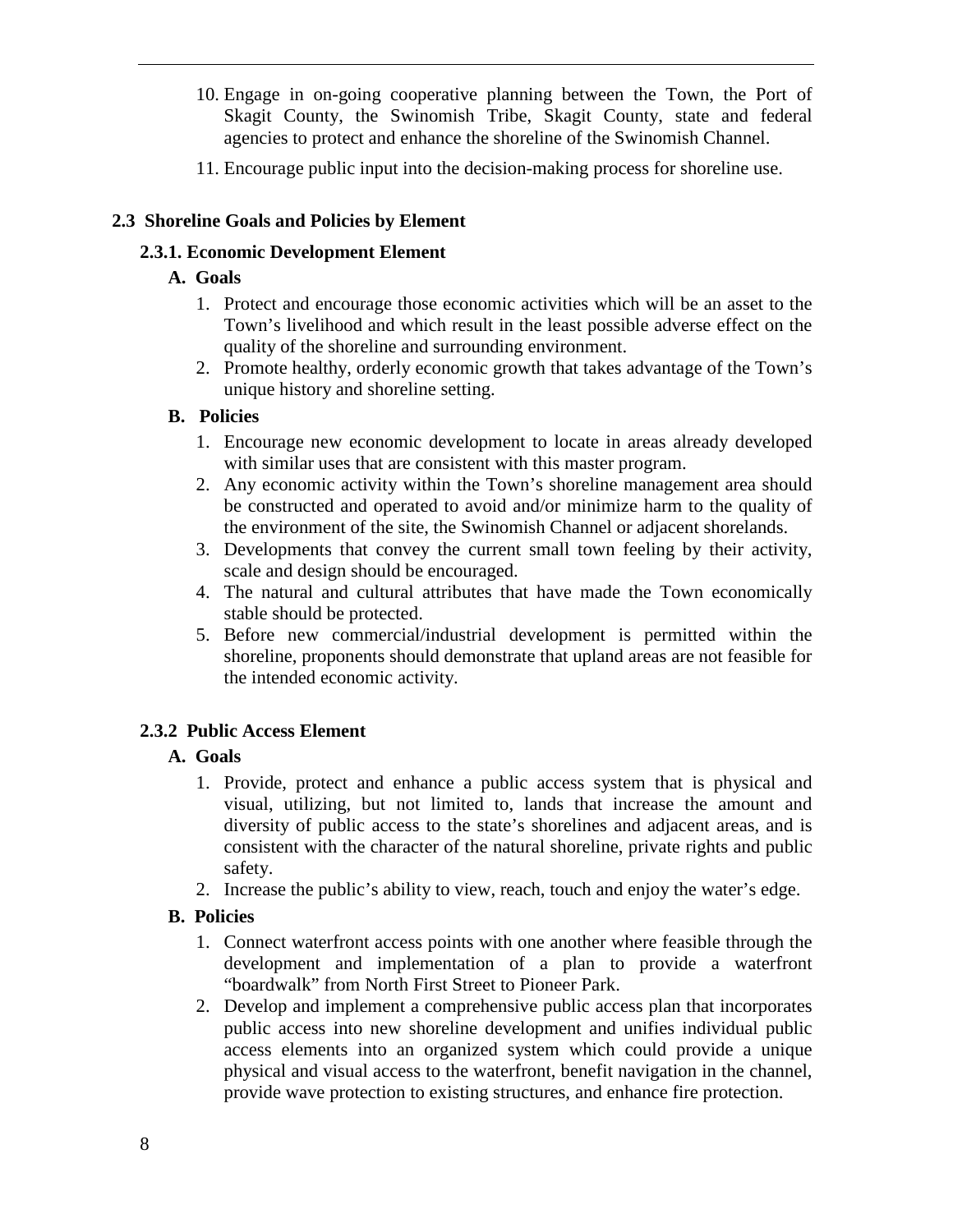- 3. Public access should be considered in the review of all private and public developments (including land division) with the exception of the following:
	- a. Existing dwelling units.
	- b. Where deemed inappropriate due to health, safety and environmental concerns.
	- c. In the Residential Environment which lies east of  $3<sup>rd</sup>$  Street.



- 4. Public access should be provided as close as possible to the water's edge without adversely affecting a sensitive environment and should be safely accessible to physically disabled persons.
- 5. Public access afforded by shoreline street ends, public utilities and rights-ofway should be preserved, maintained and enhanced.
- 6. Public access should be designed to provide for public safety and to minimize potential impacts to private property and individual privacy.
- 7. There should be a physical separation or other means of clearly delineating public and private space in order to avoid unnecessary user conflict.

### **2.3.3 Recreational Element**

### **A. Goals**

- 1. Increase substantial recreational opportunities for the public in the shoreline area.
- 2. Coordinate with the Town's public works department and the Skagit County Department of Parks and Recreation and the Washington State Parks and Recreation Commission to optimize opportunities for water-oriented recreation.
- 3. Integrate recreational elements into public access and conservation planning.
- 4. Consider both active and passive recreational needs of a wide range of users when planning for safe recreational areas.

#### **B. Policies**

1. The location and design of shoreline recreational developments should relate to local population characteristics, density and special activity demands.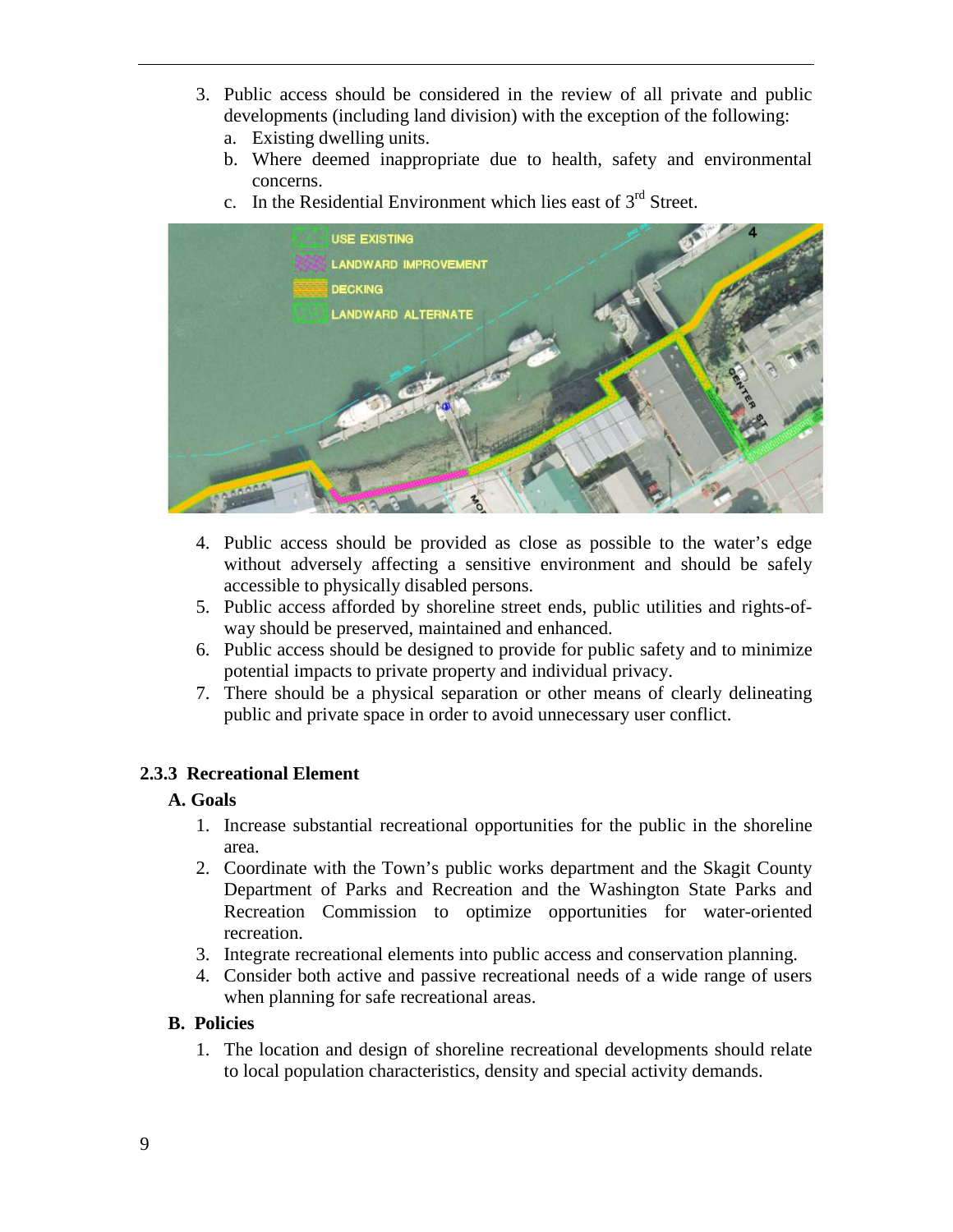- 2. Acquisition priorities should consider these needs, demands, and special opportunities as well as public transit access and access for the physically impaired.
- 3. Shoreline areas with a potential for providing recreation or public access opportunities should be identified for this use and, if possible, acquired by state and local governments or leased at a fair market value and incorporated into the public park or open space system.
- 4. The linkage of shoreline parks, recreation areas and public access points as linear systems, such as pedestrian walkways or easements should be encouraged.



- 5. Recreational developments should be located, designed and operated to be compatible with and minimize adverse impacts on shoreline ecological functions, environmental quality and valuable natural features as well as on adjacent and surrounding land and water uses.
- 6. Pathways along the shoreline should be located, designed and maintained to protect bank stability.
- 7. Insure that recreation developments and plans recognize the primacy of preserving natural character, resources and ecological functions of the shoreline.
- 8. Develop Conner Way waterfront area with camping, picnic and kayak launching facilities.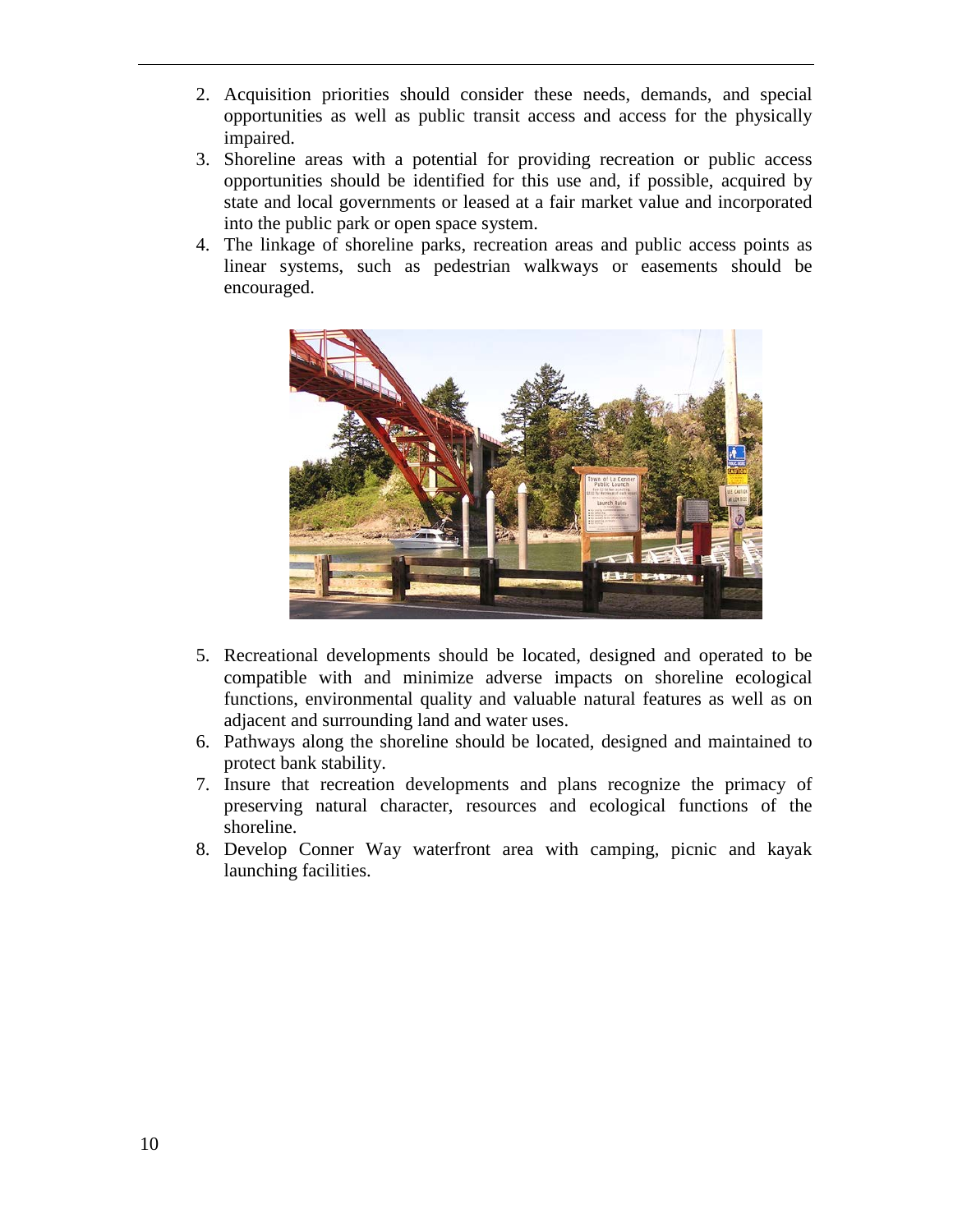### **2.3.4 Circulation Element**

### **A. Goals**

- 1. Balance essential circulation needs with protection of the shoreline.
- 2. Promote provisions for various modes of travel with some freedom of choice and multiple use corridors where compatible.
- 3. Protect, manage and enhance those characteristics of shoreline roadway corridors that are unique or have historic significance, or great aesthetic quality, for the benefit and enjoyment of the public.



### **B. Policies**

- 1. Provide safe, reasonable and adequate circulation systems to shorelines where routes will have the least possible adverse effect on unique or fragile shoreline features and existing ecological systems, while contributing to the functional and visual enhancement of the shoreline.
- 2. Trucks and heavy equipment should be routed around shoreline areas to the maximum extent possible.
- 3. New development within the shoreline jurisdiction should be required to contribute to multimodal transportation, such as pedestrian boardwalks, trails, and bicycle lanes.
- 4. Trail and bicycle paths should be encouraged along shorelines where they are compatible with the natural character, resources and ecology of the shoreline.

# **2.3.5 Shoreline Use Element**

### **2.3.5.1 Residential Use**

### **A. Goals**

- 1. Strive to preserve, improve and enhance the existing housing stock, including historic structures and sites within the Historic District.
- 2. Achieve consistency with the historic preservation provisions of the LCMC which limit the location and extent of residential uses.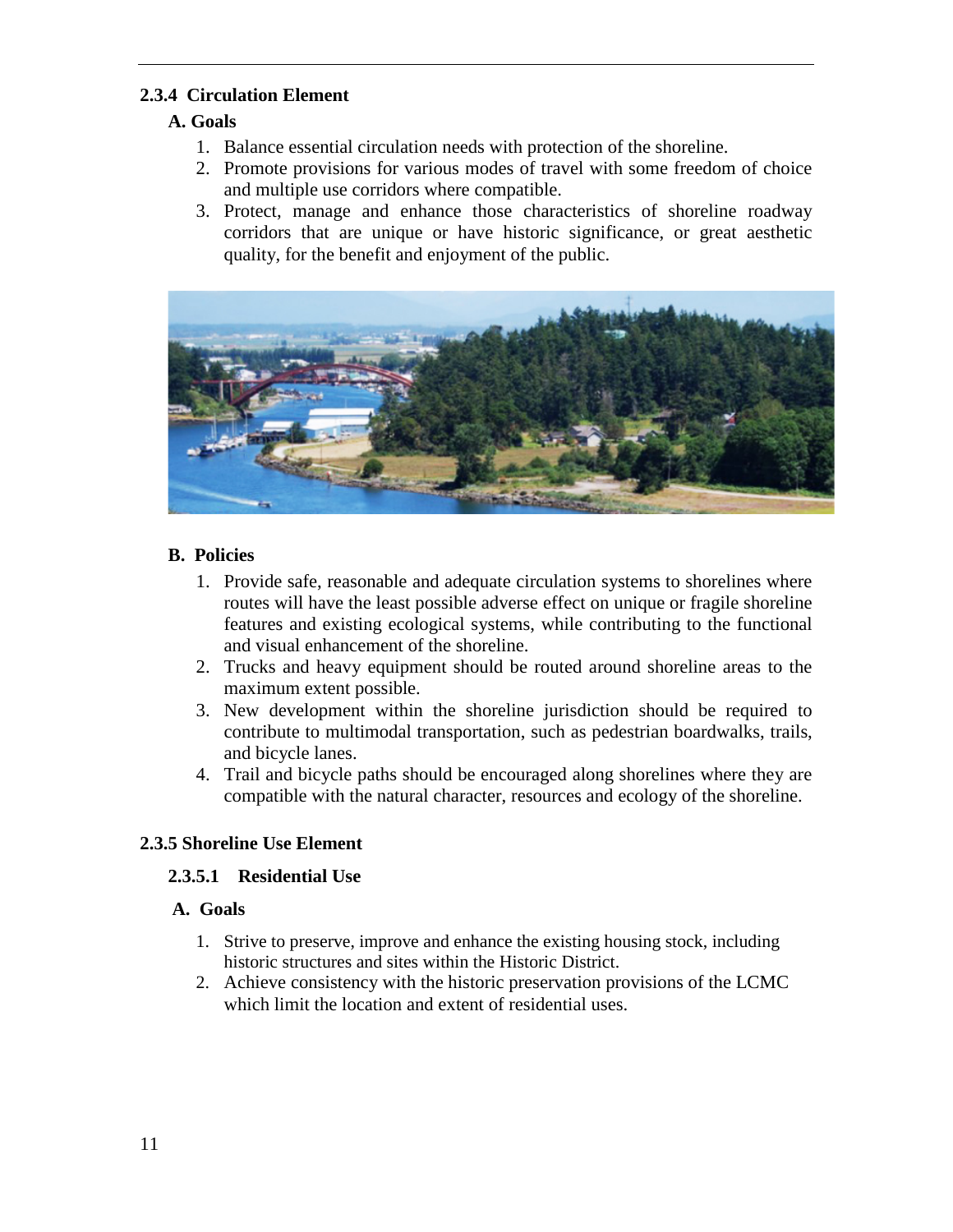### **B. Policies**

- 1. Residential development should be permitted only where there are adequate provisions for utilities, drainage, and transportation access and circulation.
- 2. The overall density of development, lot coverage and height of structures should be appropriate to the physical capabilities of the site and as set forth in the Uniform Development Code.
- 3. Liveaboard vessels should be encouraged to moor in marinas with adequate water and sanitary facilities to accommodate them.
- 4. Preference should be given to joint-use community piers and docks.

# **2.3.5.2. Commercial Use**

# **A. Goals**

- 1. Promote a stable and diversified economy offering a wide variety of services and employment opportunities to the citizens of La Conner.
- 2. Encourage economic development that conserves natural resources and open space, protects environmental quality, and enhances the community's quality of life.
- 3. Support La Conner as a visitor destination by preserving and enhancing the unique qualities of our community.



- 1. New commercial development located in shoreline areas should be limited to those with water-oriented uses and activities as defined herein.
- 2. Commercial development in shoreline areas should be encouraged in descending order of preference as follows:
	- a. Water-dependent uses;
	- b. Water-related uses; and
	- c. Water-enjoyment uses.
	- d. Non-water-oriented development that is not accessory to a water-oriented use may be allowed only as a conditional use.
- 3. Commercial development should be prohibited over water unless the use is water-dependent.
- 4. Encourage new commercial development along the shoreline to locate in those areas with existing consistent commercial uses.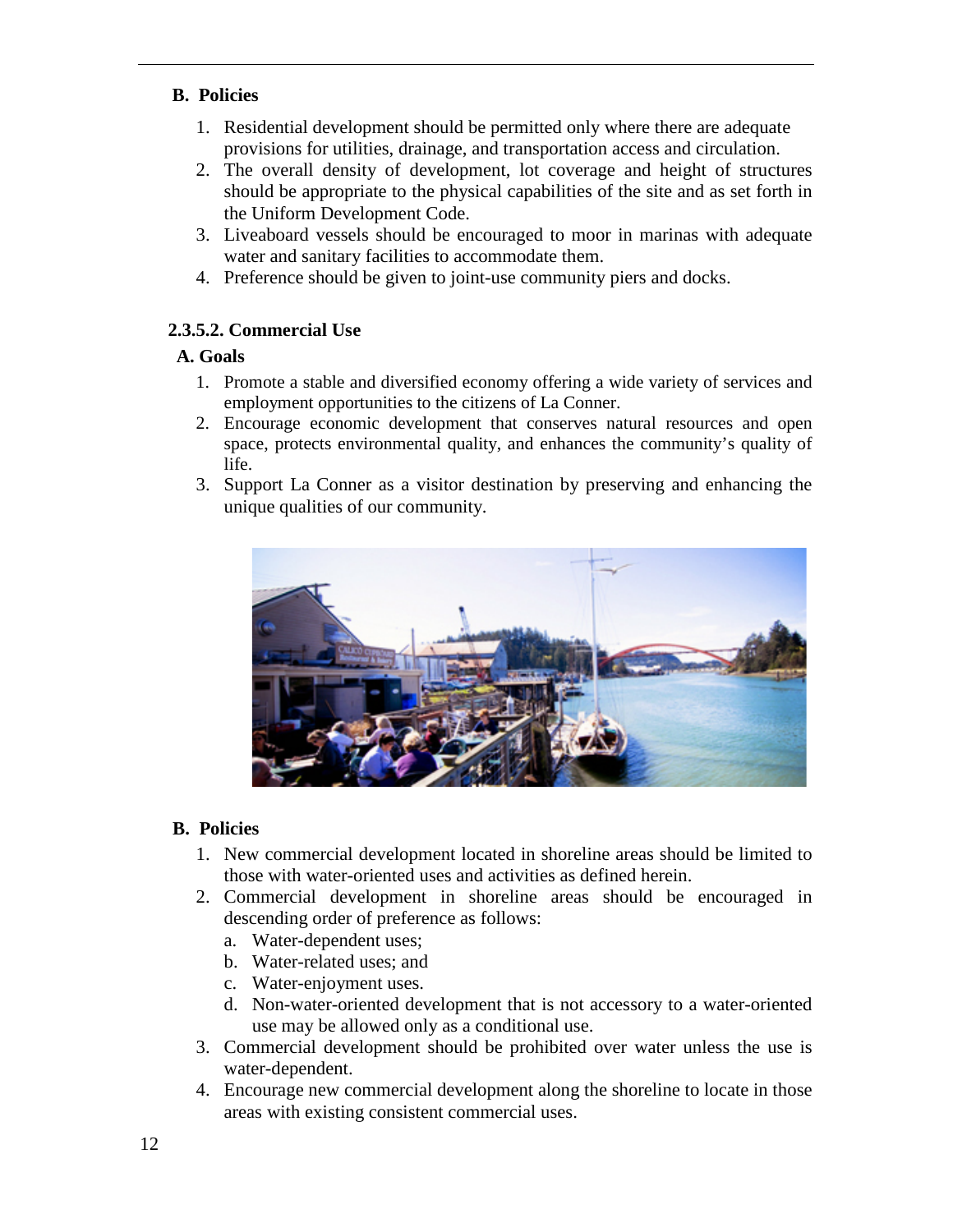- 5. Encourage commercial development to utilize existing transportation corridors and minimize the number of access/egress points which should be designed to minimize potential conflicts.
- 6. Commercial development within the shoreline area overlapping with the Commercial Transitional Zone must jointly comply with this shoreline master program and the provisions of Chapter 15.36 LCMC.

# **2.3.5.3 Industrial Use**

# **A. Goals**

- 1. All shoreline environments in which it is possible to locate industrial/office uses/activities should be restricted to water-oriented industrial/office uses (such as industrial facilities for processing, manufacturing, storage of finished and semi-finished products, wholesale/retail outlets or showrooms, warehousing and offices) and to public access.
- 2. Industrial uses and redevelopment encouraged to locate where environmental cleanup and restoration can be accomplished.



# **B. Policies**

- 1. Industrial uses may incorporate wholesale/retail outlets or showrooms for sales of products manufactured, assembled, or produced on and warehoused on the premises provided that they occupy no more than 49 percent of the gross floor area of the industrial space.
- 2. Industrial or office use which is neither water-dependent nor water-related may be authorized when such use incorporates features in the site design that assure it will comply with the definition of water-enjoyment use by providing an opportunity for a substantial number of people to enjoy the shorelines of the Town.
- 3. Joint use of piers, cargo handling, storage, parking and other accessory facilities among private or public entities should be strongly encouraged in waterfront industrial areas.

# **2.3.5.4 Public Use**

### **A. Goals**

Ensure optimum utilization of existing public property and rights of way for public uses or purposes.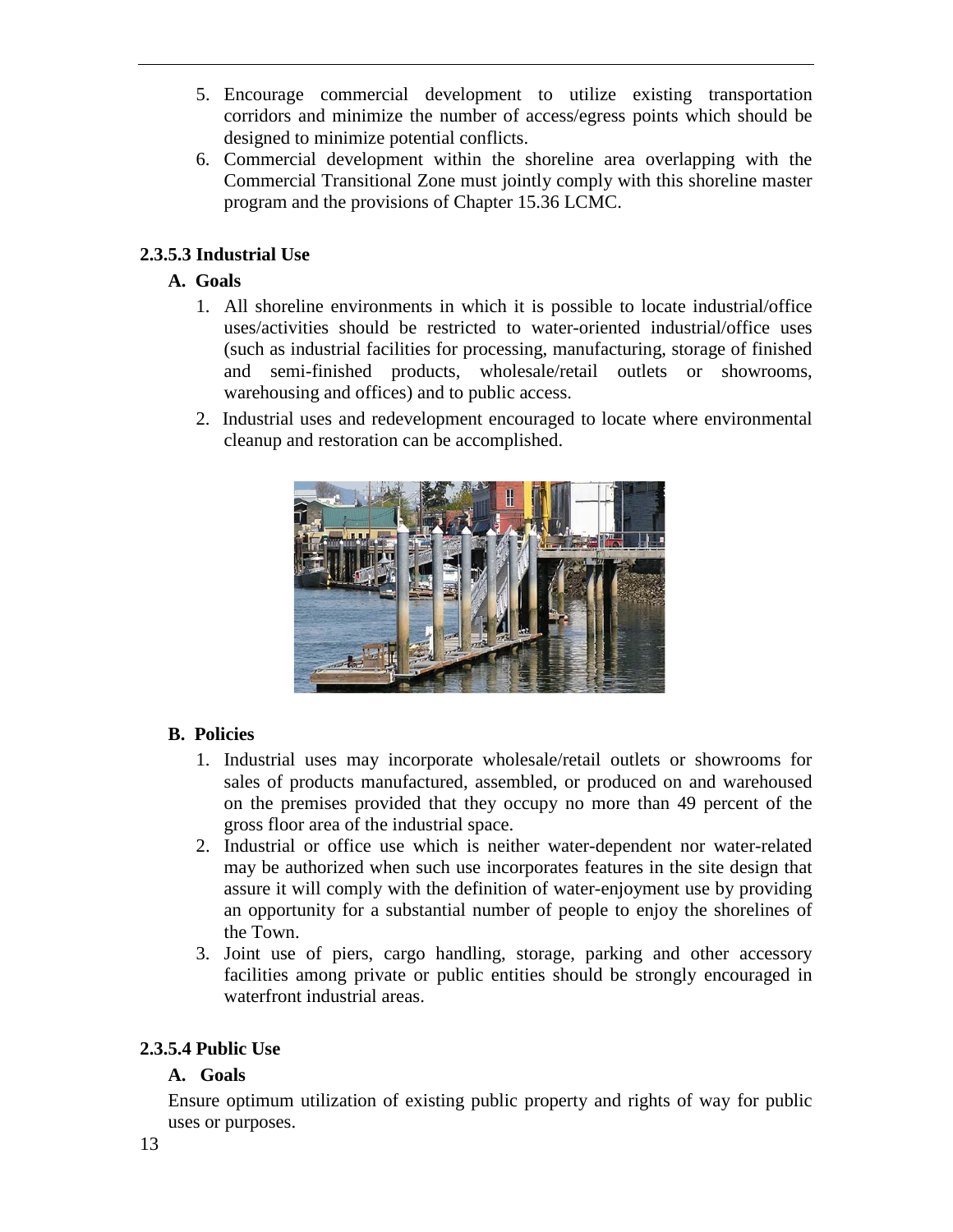

#### **B. Policies**

- 1. Shorelines owned or leased by the Town should be limited to water-dependent uses or public recreational uses, otherwise such shorelines should remain protected open space.
- 2. The use of shoreline street ends and publicly owned lands for public access and development of recreational opportunities should be encouraged.

#### **2.3.6 Conservation Element**

#### **A. Goals**

- 1. Conserve renewable resources of the shoreline.
- 2. Reclaim and restore degraded areas while maintaining appropriate use of the shoreline.

- 1. Maintain natural aquatic flora and fauna of the shoreline and prevent infestation of non-native invasive plants harmful to the waterway.
- 2. Protect the shoreline and its waters from degradation due to contaminants such as petroleum products, chemicals, heavy metals, solid or human waste, or soil sediments from erosion.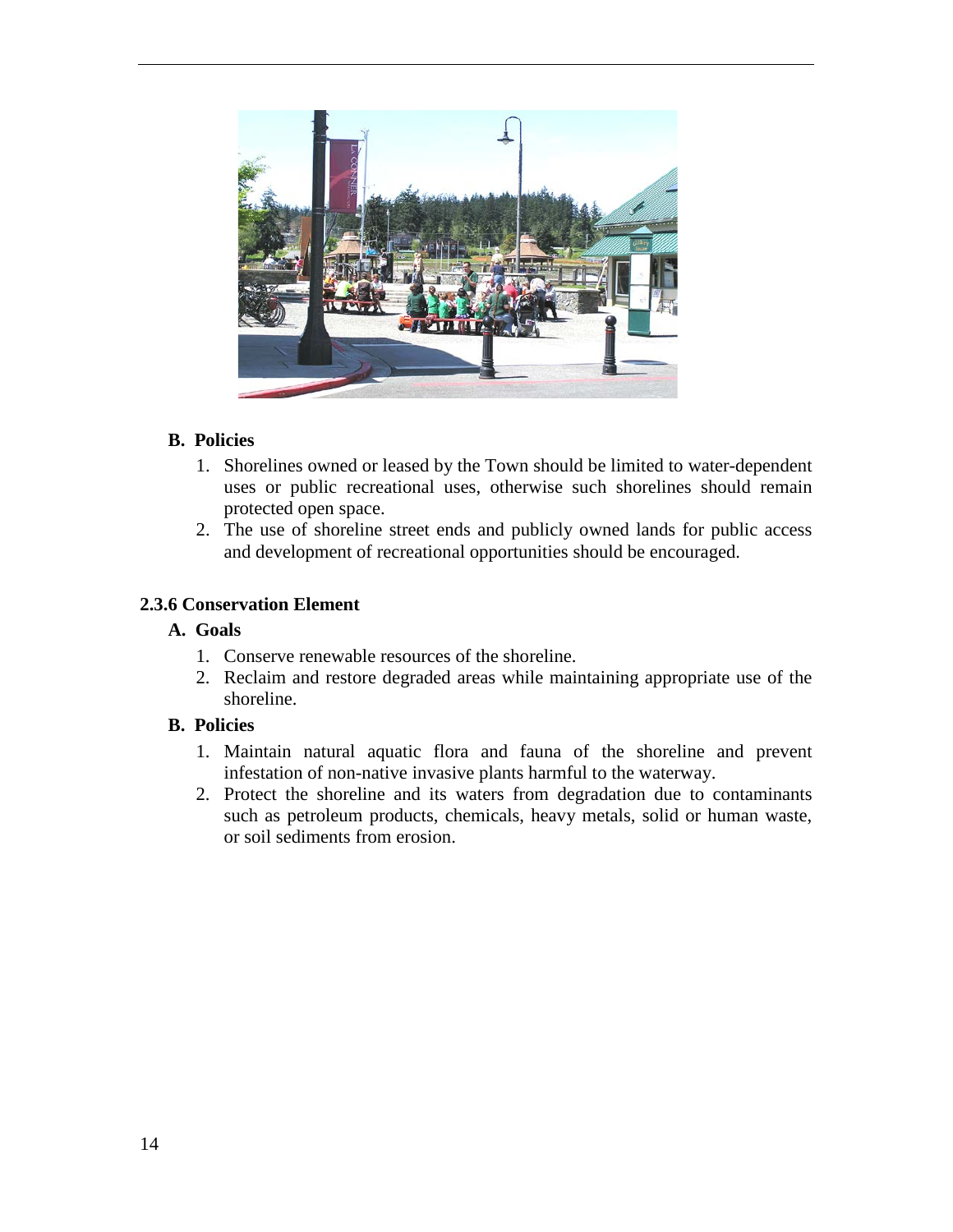### **2.3.7 Historic, Cultural, Scientific and Educational Element**

# **A. Goals**

- 1. Identify, protect, preserve and restore important archaeological, historical, and cultural sites located in the shoreline management area of the Town for educational, scientific, and enjoyment of the general public.
- 2. Preserve and protect identified historic sites and structures, especially those on the National or State Historic Register.



- 1. Promote the vitality of the historic preservation district by encouraging full, active use of land and structures, including multiple or spatially overlapping uses where compatible.
- 2. Encourage educational projects and programs that foster a greater appreciation of the importance of shoreline management, maritime activities, maritime history and environmental conservation.
- 3. Areas and facilities determined to be of historic, cultural and educational value by the State Office of Archeology and Historic Preservation should be made accessible to the public.
- 4. Support the Swinomish Tribal Community in the recovery and disposition of any indigenous artifacts associated with the Tribe that may be identified as a result of development within the Town.
- 5. Protect scientific and educational purposes sites containing artifacts, by observing state law regarding notification of appropriate authorities, including the Swinomish Tribal Community.